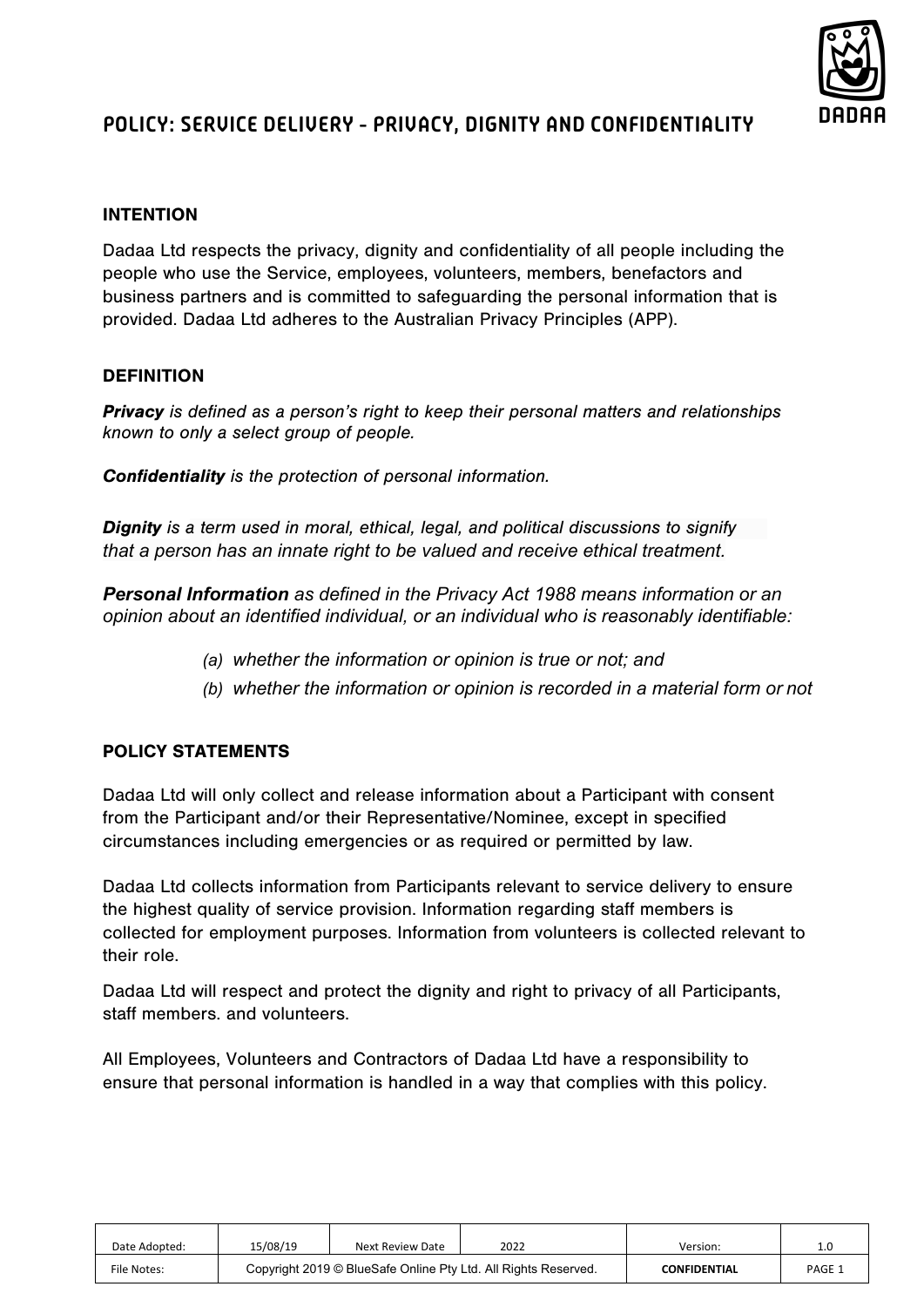# PROCEDURES Collection

#### of Information

- The information that Dadaa Ltd may request from a person will vary depending on whether the person is receiving a service from Dadaa Ltd, or is an employee, volunteer or stakeholder.
- Dadaa Ltd will collect relevant information directly from the person where possible, and as far as reasonably practicable will ensure the person understands and agrees to the collection of this information
- Dadaa Ltd may collect the information from another person who has legal responsibility for the person or who acts as a recognised Representative/Nominee for the person.
- Dadaa Ltd only collects information for purposes directly related to the delivery of service.
- The Service will only disclose information relating to a person with their consent, except in specified circumstances including emergencies or as required or permitted by law.
- There are some circumstances where Dadaa Ltd may receive information that was not requested. When this happens, Dadaa Ltd will use their discretion to determine whether the information should be acted on or followed up.
- Dadaa Ltd does not sell or give away any informationthat the Service collects.

#### Use and Disclosure of Information

- Dadaa Ltd only holds information for the primary purpose it was given. It is not to be used or disclosed to another party for a secondary purpose unless one of the following applies:
	- $\circ$  the person has agreed
	- o the person would expect Dadaa Ltd to use or disclose the personal information for the secondary purpose as it relates to the primary purpose
	- $\circ$  it is required or authorised by law
	- $\circ$  a permitted general situation exists (as per the Privacy Act 1988)
	- $\circ$  a permitted health situation exists (as per the Privacy Act), in which case, steps must be taken to de-identify the information before it is disclosed
	- o Dadaa Ltd believes that the use or disclosure of the information is necessary for an enforcement related activity (e.g. Federal Police, Immigration, ATO)
- Dadaa Ltd takes steps to protect the information it holds against misuse, interference, loss, unauthorised access, modification or disclosure.
- These steps include password protection for electronic files and securing

| Date Adopted: | 15/08/19                                                       | Next Review Date | 2022 | Version:        | 1.0               |
|---------------|----------------------------------------------------------------|------------------|------|-----------------|-------------------|
| File Notes:   | Copyright 2019 © BlueSafe Online Pty Ltd. All Rights Reserved. |                  |      | <b>CONFIDAL</b> | PAGE <sub>2</sub> |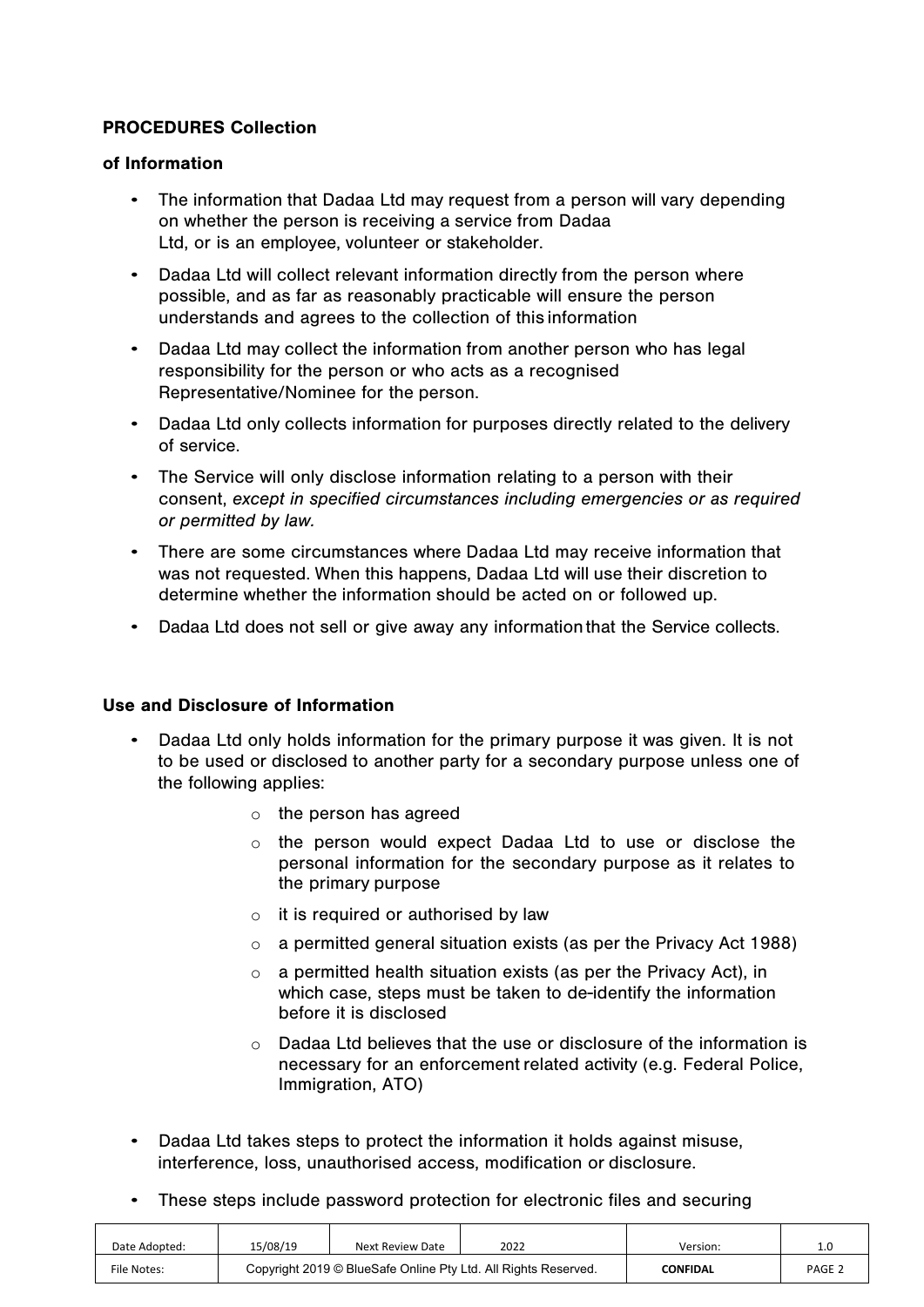paper files in locked cabinets.

- When information is no longer required it is destroyed, deleted or de- identified in a secure manner, unless Dadaa Ltd is required by law to keep the information.
- If a person asks for access to their information held by Dadaa Ltd, the Service will allow access unless there is a reason under the Privacy Act or any other law not to give access to the information. These reasons may include:
	- $\circ$  a serious threat to the life, health or safety of any individual, or to public health/safety
	- o it would impact on the privacy of other individuals
	- $\circ$  the request is frivolous or vexatious
	- $\circ$  the information relates to existing or anticipated legal proceedings
	- $\circ$  it would prejudice negotiations with the individual
	- $\circ$  it would be unlawful
	- o denying access is authorised by law
- Dadaa Ltd will respond to the request for access to the personal information within a reasonable time and will give access in the way requested by the person, if it is able to do so.

## **Dignity**

• Staff members are required to treat Participants with dignity and respect and as far as reasonably practicable to protect the privacy and dignity of each Participant.

## **Confidentiality**

- Dadaa Ltd will endeavour as far as practicably possible to advise each Participant of its confidentiality policy using a language, mode of communication and terms that the Participant is most likely to understand.
- Employees, volunteers and contractors who may have access to information in the course of their duties are bound by their commitment to confidentiality.
- Breaches of confidentiality by employees, volunteers and contractors will be dealt with in accordance with Dadaa Ltd's Code of Conduct.

## Privacy Complaints or Concerns

• If there is a complaint or concern in relation to privacy, it should be made in writing and directed to:

The Service Manager

XYZ Company

| Date Adopted: | 15/08/19                                                       | Next Review Date | 2022 | Version: | 1.0    |
|---------------|----------------------------------------------------------------|------------------|------|----------|--------|
| File Notes:   | Copyright 2019 © BlueSafe Online Pty Ltd. All Rights Reserved. |                  |      |          | PAGE 3 |